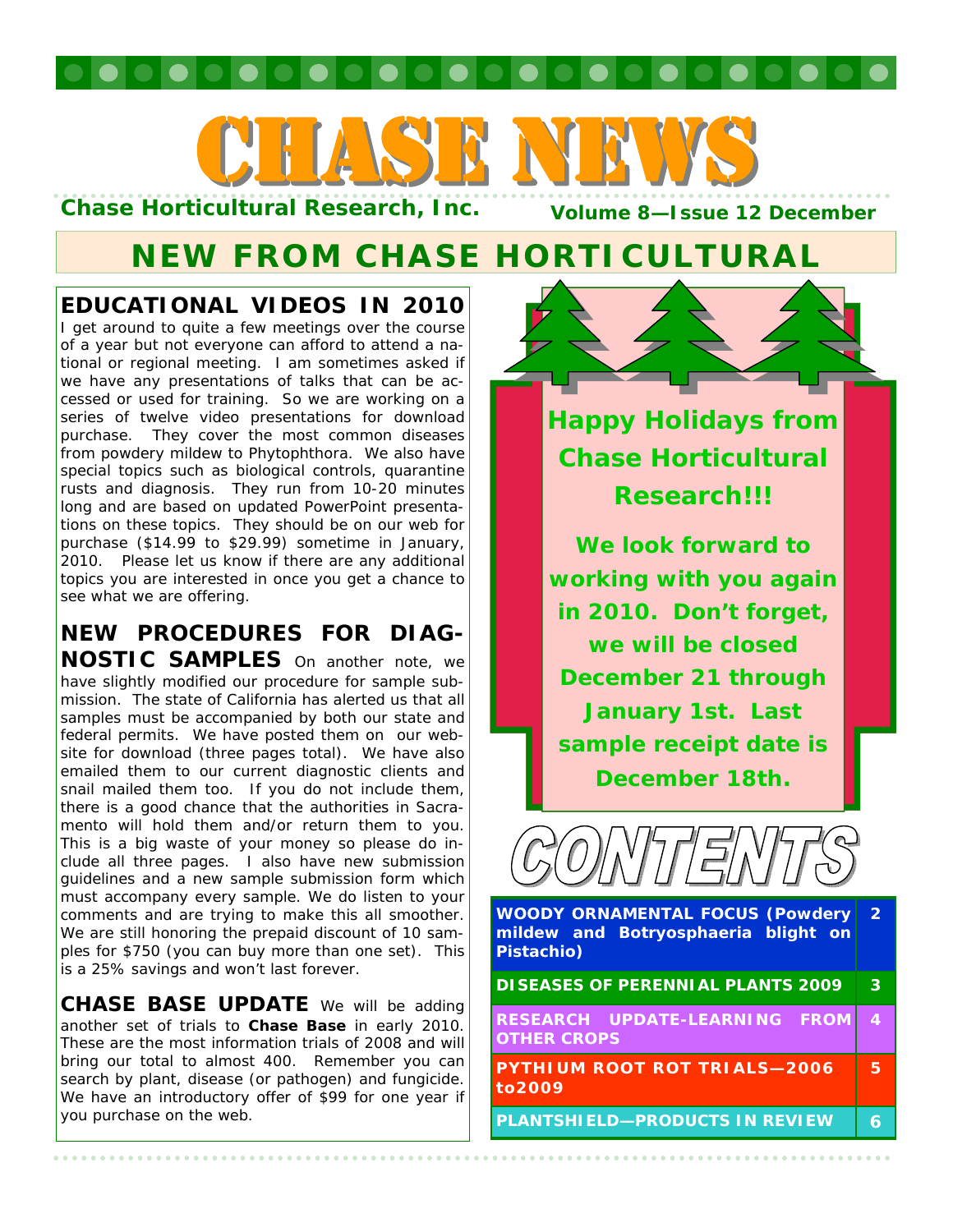# Page 2 **WOODY ORNAMENTAL FOCUS** Chase News

**POWDERY MILDEW**—I receive a monthly newsletter (ADAS Hardy Ornamental Plant Notes) from England which reports on current diseases, insects, industry news and new registrations for pest control products. I am always interested to see how similar their disease sightings are to ours. The table below

|                 |            |               | 31 IU VV 3                |
|-----------------|------------|---------------|---------------------------|
| Acer            | Hebe       | <b>Sorbus</b> | crops<br>fected           |
| Aquileia        | Hydrangea  | Spirea        | powdery                   |
| <b>Clematis</b> | Lonicera   | Syringa       | mildew o<br>ing the $\mu$ |
| Crataegus       | Photinia   |               | vious mo<br>(I added      |
| Euphorbia       | Potentilla |               | Fragaria                  |
| Fragaria        | Rosa       |               | sio<br>Rosa<br>(znni      |

shows the afby durpreonth the *Fragaria* and *Rosa* sightings). The

ADAS newsletter also reported downy mildew and Septoria leaf spot on *Hebe*, Fusarium crown rot on *Dianthus* (we have seen lots of this in 2009), and anthracnose on lupine. It is very often the case that we see the same diseases on the same crops.

The rose trial ('Nearly Wild Pink') was started after we saw powdery mildew start. Treatments were applied weekly for a total of four weeks. The table below shows the number of powdery mildew colonies after two and then four treatments. After two appli-

| <b>Treatment</b>   | <b>Rate/100</b><br>gal. | $#$ PM<br><b>spots</b><br>$11 - 16 - 09$ | $#$ PM<br>spots<br>11-30-09 |
|--------------------|-------------------------|------------------------------------------|-----------------------------|
| Water              |                         | 16.5 <sub>b</sub>                        | 15.7 <sub>b</sub>           |
| Pageant            | 12 oz                   | 6.1a                                     | 3.7a                        |
| Cease              | 1.5%                    | 9.2ab                                    | 9.4a                        |
| <b>MilStop</b>     | $2.5$ lbs               | 5.2a                                     | 6.7a                        |
| Cease/MilStop      | 1%/1.25 lbs             | 9.3ab                                    | 7.7a                        |
| Capsil             | 4 oz                    | 15.7 <sub>b</sub>                        | 18.7 <sub>b</sub>           |
| Cease/Capsil       | $1\%/4$ oz              | 17.7 <sub>b</sub>                        | 18.8 <sub>b</sub>           |
| <b>Banner MAXX</b> | 6 <sub>oz</sub>         | 7.0a                                     | 5.7a                        |

**Numbers in the same column followed by the same letter are not significantly different using Student-Newman -Keuls method.** 

cations, MilStop alone, Pageant and Banner MAXX provided significant control of powdery mildew. After the fourth application, all products provided control with the exception of Capsil alone and Capsil plus Cease. Although we have seen good preventative control of powdery mildew with Cease, it must

be used at 1.5% to eradicate or stop an active infection on rose. The 1% rate for Cease should be used when control is strictly preventative and simply adding a wetting agent was not sufficient to obtain the same level of control as achieved with the 1.5% rate. The combination of reduced rates of MilStop and Cease was effective indicating that they may be additive or perhaps that the MilStop rate of



1.25 lb/100 gall was high enough in this trial to give good control. None of the treatments damaged these roses during the trial.

**BOTRYOSPHAERIA BLIGHT ON PISTACHIO** 

In our diagnostic lab we occasionally isolate Botryosphaeria from woody ornamentals. Finding research on fungicide controls has been difficult even when checking non-ornamental crops. Morgan et al. (University of California-Plant Dis. 93:1171-1181) reported on

effectiveness of a warning system for this disease on pistachio. The researchers reported that timing fungicide sprays based on rain events (greater than or equal to 1 mm per hour for 4 hours or more) and temperatures greater than 50F was more effective in limiting losses compared to a calendar-based spray schedule. They found that Heritage worked well when used within 5 days of a rain event (before or after). Rotating a thiophanate methyl (like 3336) and Pageant were also very effective when applied based on rain events. **The take home message for me is that applying the products based on the environment is more effective than applying fungicides based on a calendar.** This means for landscape plants susceptible to Botryosphaeria making sure to monitor rainfall and temperature and apply products only then. A similar rule can be

used for nursery production in addition to avoiding overhead irrigation whenever possible. I'll keep looking for fungicide work on this important woody pathogen but until then, we do know that Heritage, thiophanate methyl and Pageant have been effective. Remember that Heritage and Pageant are each strobilurins and should not be rotated.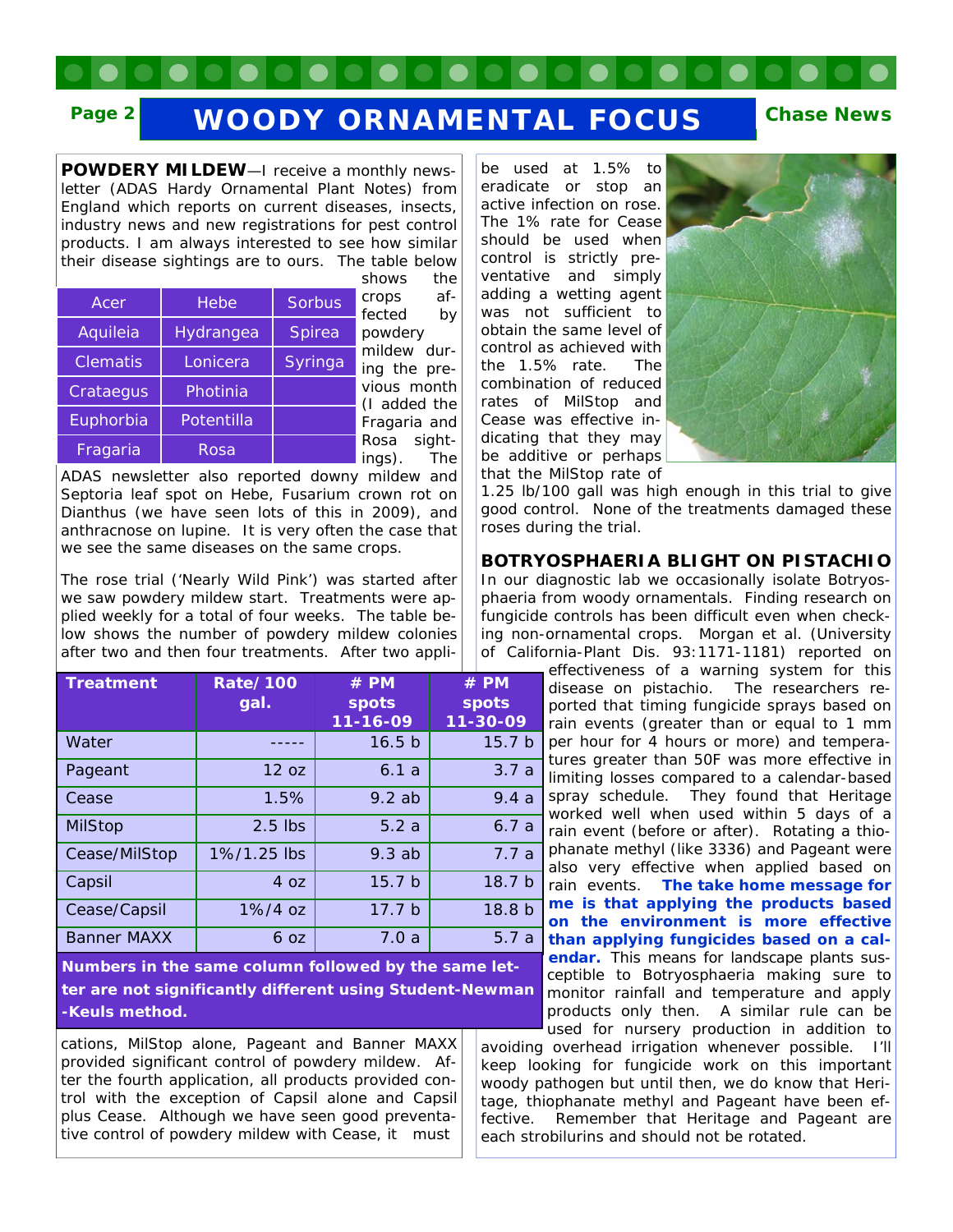# **Page 3 DISEASES OF PERENNIALPLANTS 2009 Chase News**

 $\bullet$ 

| Plant             | Pathogens (diseases)                                                |  |  |  |
|-------------------|---------------------------------------------------------------------|--|--|--|
| Alstroemeria      | Pythium, Fusarium                                                   |  |  |  |
| Anemone           | <b>INSV</b>                                                         |  |  |  |
| Aquilegia         | Botrytis, Pythium                                                   |  |  |  |
| Asarum            | Phyllosticta, Myrothecium                                           |  |  |  |
| Astilbe           | Phyllosticta                                                        |  |  |  |
| <b>Brunnera</b>   | Alternaria, Botrytis                                                |  |  |  |
| Calla lily        | Pythium, Erwinia, Xanthomonas                                       |  |  |  |
| Campanula         | Pythium, downy mildew, Phytophthora, Fusarium                       |  |  |  |
| Canna             | Xanthomonas                                                         |  |  |  |
| Dahlia            | Pseudomonas, Xanthmonas, Fusarium                                   |  |  |  |
| Delphinium        | Phyllosticta, powdery mildew                                        |  |  |  |
| Dianella          | Colletotrichum                                                      |  |  |  |
| <b>Dianthus</b>   | Sclerotinia, Fusarium, Phytophthora, Stemphylium, Pythium           |  |  |  |
| Echinacea         | Pythium                                                             |  |  |  |
| Erigeron          | Phyllosticta                                                        |  |  |  |
| Erysimum          | Xanthomonas, Rhizoctonia                                            |  |  |  |
| Freesia           | Fusarium                                                            |  |  |  |
| Gaillardia        | smut, Alternaria                                                    |  |  |  |
| Hakonechloa       | Pythium                                                             |  |  |  |
| Hellebore         | Pythium, Coniothyrium. Pseudomonas                                  |  |  |  |
| Hemerocallis      | Phytophthora, Fusarium, Pythium, rust                               |  |  |  |
| Heuchera          | Xanthomonas, Phytophthora                                           |  |  |  |
| Hosta             | Drechslera, Pythium                                                 |  |  |  |
| Larkspur          | Pythium, Fusarium                                                   |  |  |  |
| Lavender          | Pseudomonas, Xanthomonas, Pythium, Botrytis                         |  |  |  |
| Lupine            | Fusarium                                                            |  |  |  |
| <b>Miscanthus</b> | <b>Bipolaris</b>                                                    |  |  |  |
| Oregano           | Pseudomonas, Botrytis                                               |  |  |  |
| Papavar           | Cladosporium                                                        |  |  |  |
| Penstemon         | Phyllosticta, INSV, rust                                            |  |  |  |
| Peony             | Xanthomonas, Botrytis, Pythium                                      |  |  |  |
| Perovskia         | crown gall                                                          |  |  |  |
| Phlox             | Phytophthora, Pythium, downy mildew, Fusarium                       |  |  |  |
| Ranunculus        | <b>INSV</b>                                                         |  |  |  |
| Rosemary          | Phytophthora, Botrytis, Xanthomonas                                 |  |  |  |
| Rudbeckia         | Erwinia, Alternaria                                                 |  |  |  |
| Salvia            | Pseudomonas, Pythium, Botrytis, Alternaria, downy mildew, Fusarium  |  |  |  |
| Scabiosa          | Alternaria                                                          |  |  |  |
| Silene            | Alternaria                                                          |  |  |  |
| Tiarella          | Colletotrichum                                                      |  |  |  |
| Tulip             | Pythium, Fusarium, Rhizoctonia, Penicillium, Botrytis. Phytophthora |  |  |  |
| Veronica          | Botrytis, Colletoctichum, rust                                      |  |  |  |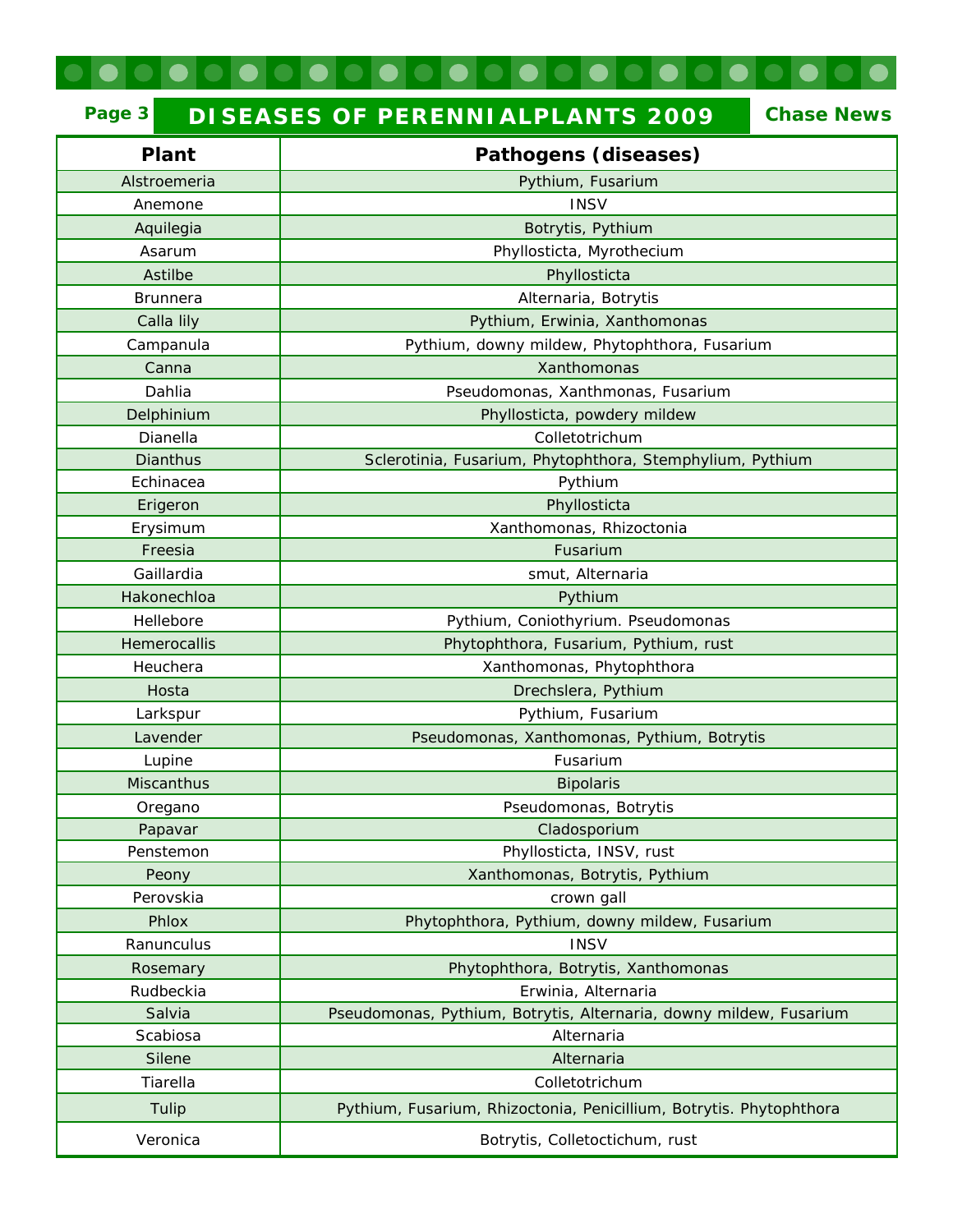#### **RESEARCH UPDATE—LEARNING FROM OTHER CROPS Chase Page 4**

**BELL PEPPER ANTHRACNOSE**—Wyenandt and Maxwell recently reported on a field trial with bell pepper infected with anthracnose. The authors applied products weekly for a total of 11 sprays. Bell

peppers were infected with *Colletotrichum* spp. which resulted in fruit rot and therefore less marketable yield when left untreated. The sprays were combinations alternated over the production cycle. I have decided to list the products as their agricultural names, giving their ornamental equivalents where possible.

LEM17 is an experimental product representing a new MOA for ornamentals. Tanos is the same active ingredient as SP2015 which has been reported in earlier issues of Chase News (2007 and 2008 especially or 2009—bacterial trials). All rotations tested resulted in significant increases in marketable yield of the bell peppers. Best overall control and thus marketable yield was seen with maneb alternated with Quadris (=Heritage). Maneb alternated with Evito (=Disarm O) was also very effective. **The alternation of traditional chemistry such as maneb with strobilurins (Evito or Quadris) appears to be especially effective.** For a complete report see— Wyenandt and Maxwell, Rutgers Agric. Research and Extension Center, Plant Dis. Management Report 3:V024.

**control** 

Daconil

Pageant

| <b>Treatment</b>                                                         | <b>Marketable</b><br>yield |
|--------------------------------------------------------------------------|----------------------------|
| <b>Untreated</b>                                                         | 78 e                       |
| <b>LEM17 (low rate) plus Kocide</b><br>alternated with Tanos and Kocide  | $122 \text{ cd}$           |
| LEM17 (medium rate) plus Kocide<br>alternated with Tanos and Kocide      | $126$ cd                   |
| <b>LEM17 (high rate) plus Kocide</b><br>alternated with Tanos and Kocide | $124 \text{ cd}$           |
| Kocide alternated with Tanos and<br><b>Kocide</b>                        | 104 de                     |
| <b>Cabrio and Kocide alternated with</b><br><b>Manzate and Kocide</b>    | $148$ bc                   |
| <b>Maneb alternated with Evito</b>                                       | 179 ab                     |
| <b>Maneb alternated with Quadris</b>                                     | 186 a                      |

**News** 

**BOTRYTIS POST-HARVEST ROT ON STRAWBERRY FRUIT-Mertely et al. (University of Florida),** tested the ability of several fungicides to reduce Botrytis fruit rot after harvest. The authors tested preharvest sprays compared to sprays during the bloom time. The researchers found that sprays applied during the flowering were far more effective in controlling Botrytis fruit rot than those that were applied right before harvesting. Elevate (=Decree) was more effective than Switch (=Palladium-not currently labeled for ornamentals) in one trial. In another trial, Captevate (a combination of Elevate and Captan) was more effective than Pristine (=Pageant). The most important lesson from these trials on strawberries is that spraying during the production phase is more effective than spraying right before harvest. Presumably this would also apply to cut flowers which are sometimes dipped for post-harvest Botrytis control. **It is nearly always true that controlling diseases earlier is far better than later regardless of the type of crop or the type of disease.** For a complete report see: Plant Health Progress—2009-0921-01-RS.

**ALTERNARIA LEAF SPOT ON GINSENG**—Hausbeck and Harlan (Michigan State University) performed two trials in 2008 on *Alternaria panax* (also causes leaf spot on schefflera) (Plant Disease Management Reports 3:V068 and V069). Fungicide sprays were made weekly with the number of infected plants per row recorded at the end of the season. The results for some of the products differed between the two trials (Daconil WeatherStik, Dithane and Heritage). The products categorized as some control were judged by the researchers to be unacceptable to the growers. The trials were run at about the same time in separate plantings three year-old planting vs. four year-old planting. The products that gave very good to excellent control in the younger trial were less effective in the older trial. This might be explained by the differences in density—the older planting was denser and more difficult to get full coverage. It is also likely that the inoculum level in the older trial was higher. **Disease control is not a recipe that can be repeated at will—don't expect miracles even with the best products. Optimal disease control demands your expertise and complete involvement. Very good/ Some excellent control**  WeatherStik WeatherStik Daconil Dithane Dithane Heritage Heritage Palladium Kocide Chipco 26GT LEM17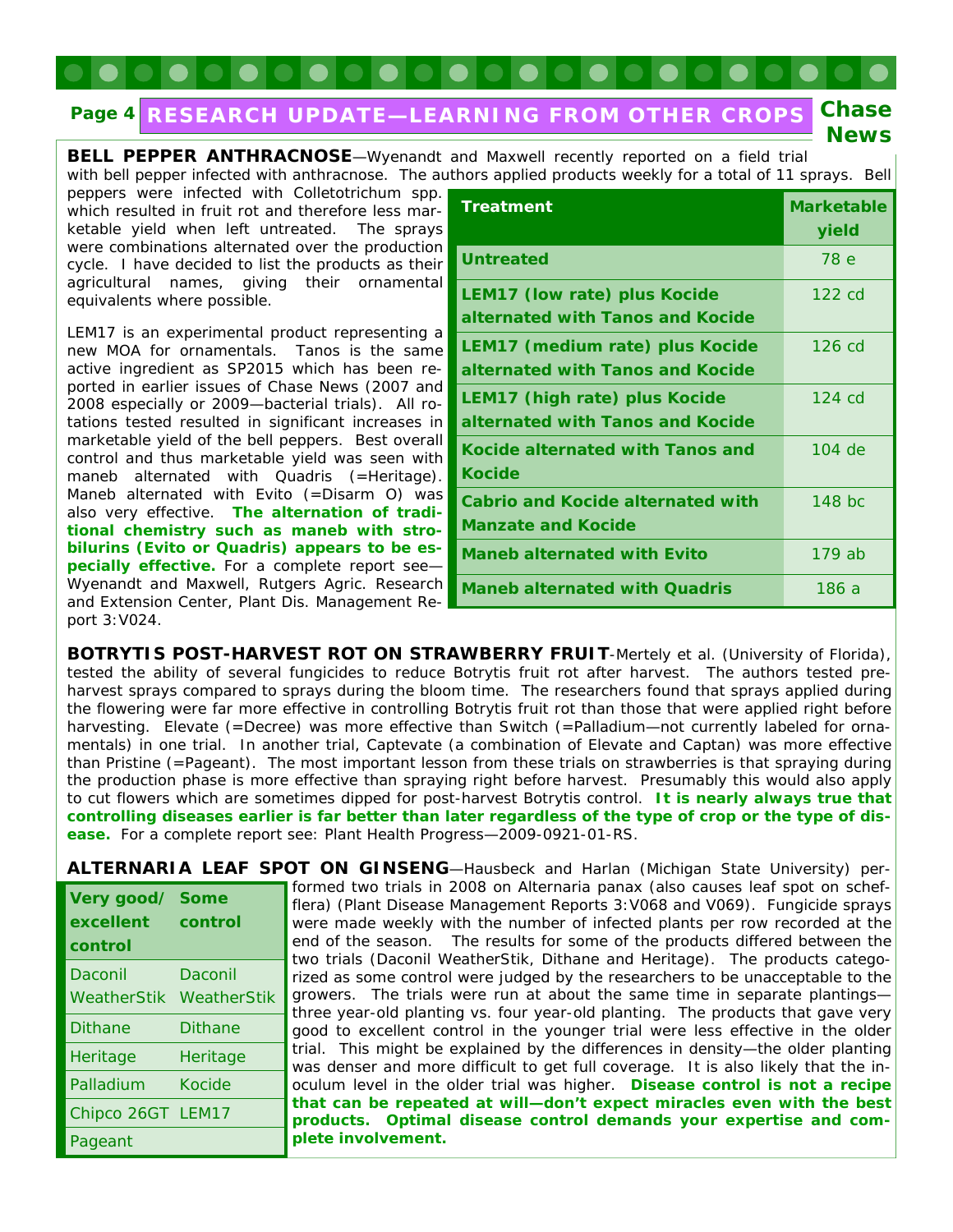## Page 5 PYTHIUM ROOT ROT TRIALS-2006 to 2009 Chase News

Many trials have been reported over the past four or five years on efficacy of products for Pythium root rot. I have summarized some of them in past issues of Chase News but this month I thought I would review the trials we have performed over the past four years. We have been testing a variety of fungicides: traditional, biological and some experimental for control of Pythium root rot. We often use geraniums for these trials but over the past four years we have also tested Pythium control on calla lily, gerber daisy, pansy, poinsettia, ranunculus, snapdragon and vinca. The pathogens have been *Pythium irregulare, P. aphanidermatum* and in some cases the crops were naturally infected (ranunculus). The other trials were run as preventatives with products applied once before we inoculated them. Nearly all of our trials evaluated the growth of roots and tops and did not result in any plant losses.

I summarized the trials in the table below. Each entry is for a separate trial.

Insignia and Disarm O most in the past few years. These three strobilurins have given very good to excellent control on some crops (geranium and poinsettia) but no control on pansy (except Disarm O), ranunculus or vinca.

Of the newest registered products, we worked on Segway (cyazofamid) more in years past, but have included Adorn (fluopicolide) and FenStop (fenamidone) a few times recently. Sometimes Adorn and FenStop give very good control while at other times they have failed. Segway, in contrast worked more consistently on Pythium root rot in our trials (data not shown).

Cristi Palmer (IR-4 Project leader) prepared a summary of some recent IR-4 trials (ornamentals and vegetables) on Pythium root rot. These trials show very good to excellent control with Terrazole, Segway and Subdue MAXX. FenStop and Adorn provided some to good control overall. Heritage and Insignia

| One of the       | Fun          |
|------------------|--------------|
| most important   |              |
| things to note   | <b>Ado</b>   |
| is that even     |              |
| the best prod-   | <b>Disa</b>  |
| ucts do not      | Fen!         |
| work the same    |              |
| all of the time. | <b>Heri</b>  |
| The isolate of   |              |
| P. irregulare    | Insi         |
| that we use is   |              |
| resistant to     |              |
| Subdue MAXX      | Plan         |
| and one would    | <b>Shie</b>  |
| expect that this |              |
| fungicide would  | <b>Sub</b>   |
| not work on      | <b>MAX</b>   |
| geraniums.       |              |
| However, our     | $\vert$ Terr |
| results show     |              |
| everything       |              |

| the<br>ant         | <b>Fungicide</b>             | Rate/<br><b>100 gal</b>  | Gera-<br>nium                          | Gerber<br>daisy | <b>Pansy</b> | Poin-<br>settia   | Ranun-<br>culus | Snap-<br>dragon | <b>Vinca</b> |
|--------------------|------------------------------|--------------------------|----------------------------------------|-----------------|--------------|-------------------|-----------------|-----------------|--------------|
| ote<br>ven         | <b>Adorn</b>                 | $1, 2, 4$ oz             | E, G                                   |                 |              |                   |                 | N               |              |
| -bo                | <b>Disarm O</b>              | $2, 4$ oz                | <b>VG</b>                              |                 | <b>VG</b>    | <b>VG</b>         |                 |                 |              |
| not<br>me          | <b>FenStop</b>               | $7, 14$ oz               |                                        |                 |              |                   | VG              |                 |              |
| ne.<br>of          | Heritage                     | 0.45, 0.9<br>OZ.         | G,<br><b>VGE</b>                       |                 | N            | VGE,<br><b>VG</b> | N               |                 |              |
| are<br>is is<br>to | <b>Insignia</b>              | $8-12$ oz                | E, G,<br>VG <sub>1</sub><br><b>VGE</b> | E               | N            | <b>VGE</b>        | N               |                 | N            |
| ١XX<br>uld<br>this | Plant-<br><b>Shield HC</b>   | 4 oz                     | E, VGE                                 |                 |              |                   |                 | N               |              |
| uld<br>on          | <b>Subdue</b><br><b>MAXX</b> | $0.5 - 1.0$<br><b>OZ</b> | P, S,<br>N, VG,<br>S, VG               | P               | <b>VG</b>    | VG, E             | E               |                 | G            |
| our<br><b>NOI</b>  | <b>Terrazole</b>             | 6, 10 oz                 | VG, S,<br>E, VG                        | <b>VGE</b>      |              | E                 | E               | E               | phyto        |

from none to very good control on geraniums. On other crops, Subdue MAXX has given good to excellent control. Other industry standards such as Terrazole have given more consistent results of very good to excellent prevention of Pythium root rot. Terrazole has been safe in our trials over the past 20 years with the notable exception of the vinca trial in which the damage was dramatic.

PlantShield HC also gave very good to excellent control of Pythium on geraniums but did not affect Pythium root rot on snapdragons.

usually provided good control. Mandipropamid (new active ingredient from Syngenta) was not effective on Pythium root rot. There are a number of experimental products which have worked very well in our Pythium root rot trials.

So there will continue to be a large number of fungicides in different MOA groups which can be used for treatment of Pythium root rot. In most cases, prevention works better than eradication. But—not all plants are prone to Pythium and using any fungicide when not needed can result in damage to the crop and add costs. Use fungicides only when needed.

Of the newer products, we have tested Heritage and